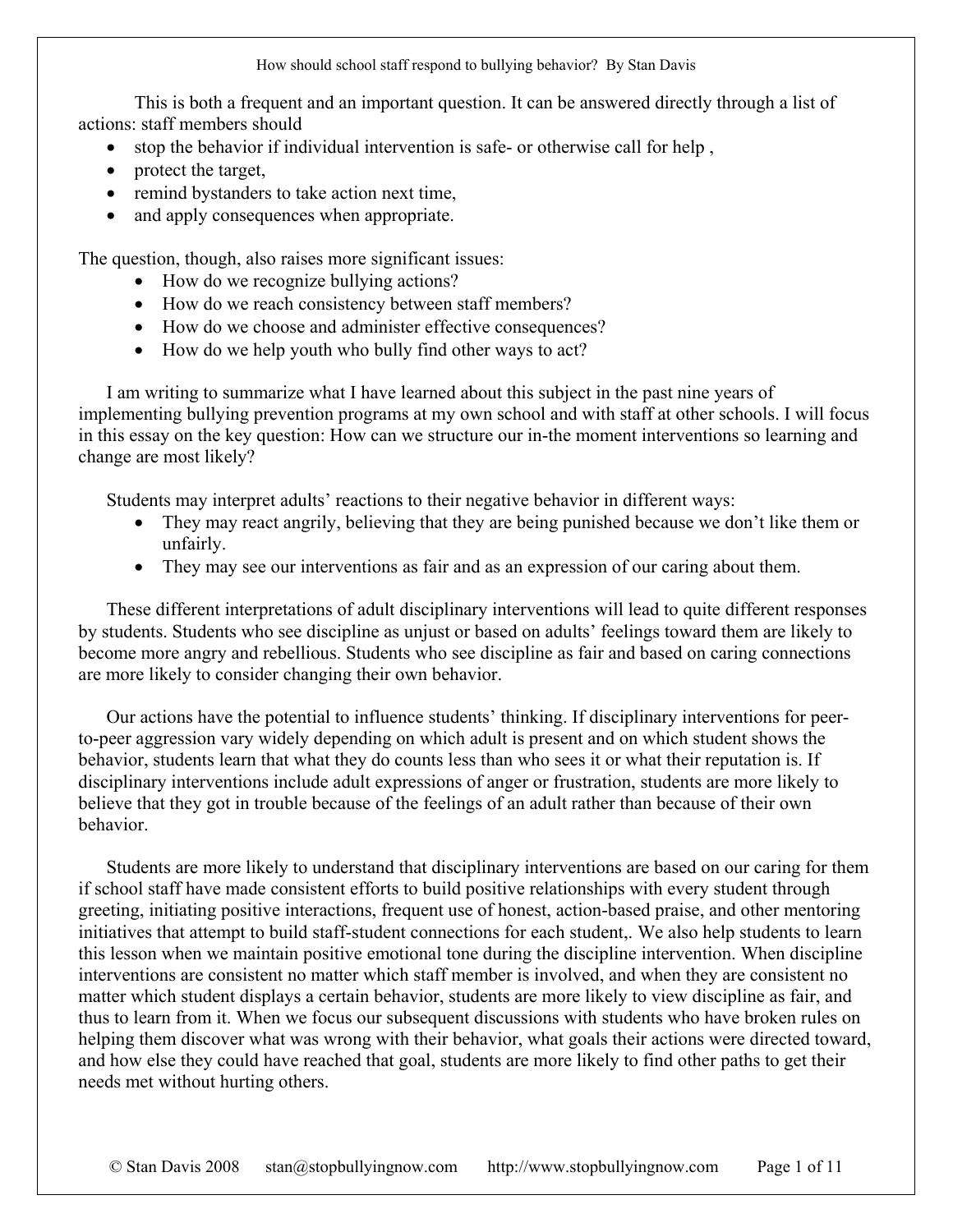Olweus, Limber, and Mihalic summarize this approach to intervention well when they state:

"The [bullying prevention] program strives to develop a school (and ideally a home) environment characterized by:

- warmth, positive interest, and involvement by adults;
- firm limits to unacceptable behavior;
- non-hostile, nonphysical negative consequences consistently applied in cases of ...unacceptable behaviors; and
- where adults act as authorities and positive role models." (Olweus,Limber, Mihalic 1999)

When I discussed this statement with Dr. Olweus, he told me he had been influenced by the work of Diana Baumrind, the American psychologist who identified two dimensions of effective parenting: consistent discipline and supervision, and warmth and connectedness. Baumrind's research identified four parenting styles, as shown in the chart below:

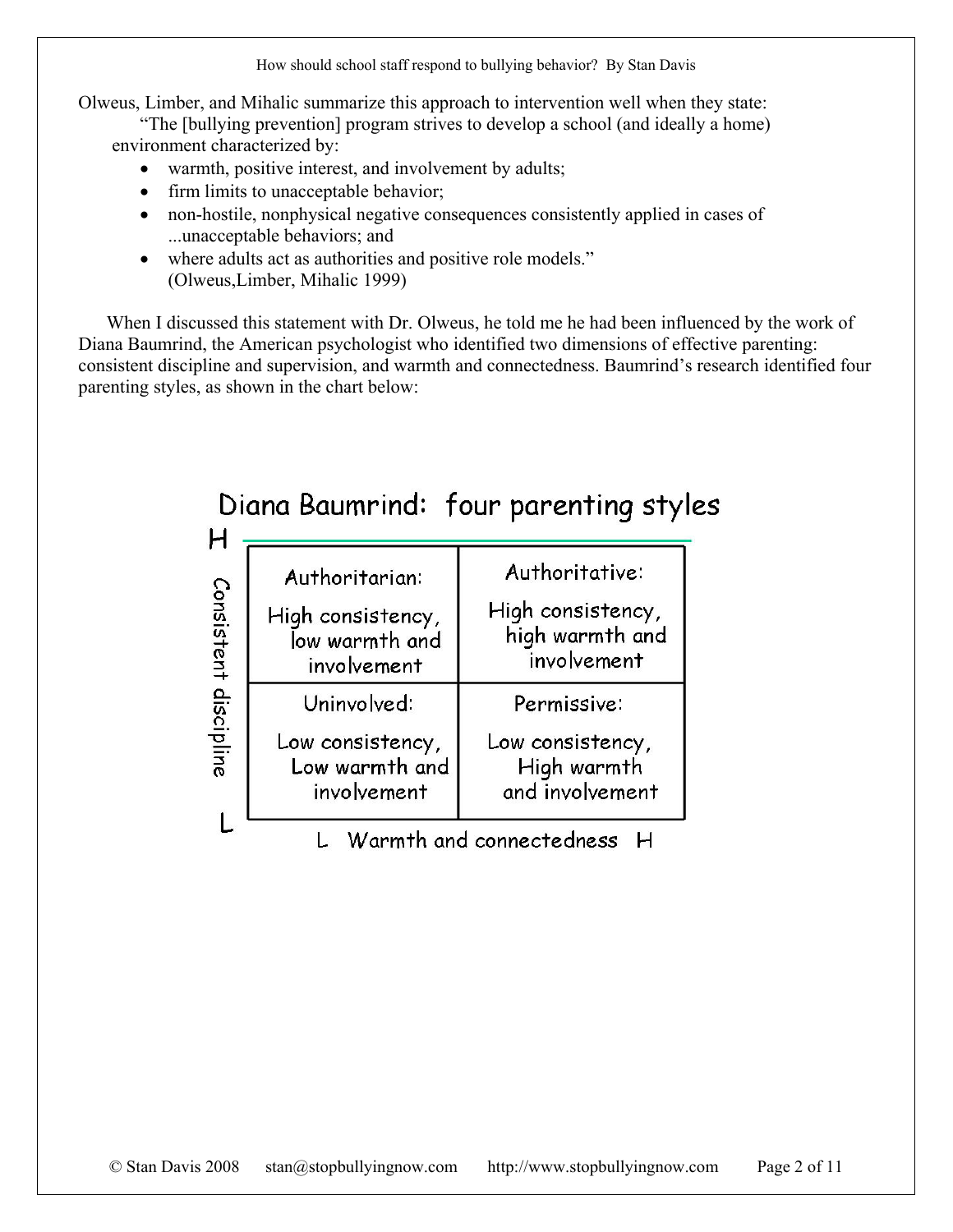In long-term follow-up research with children who had been raised in these four types of families, Baumrind (and others who have replicated her work), found these outcomes:



## Diana Baumrind's research: outcomes

Olweus's research, which has found that boosting warmth, connectedness, and disciplinary consistency in schools has led to marked declines in rates of bullying, makes clear the importance of these two principles: connectedness and consistency. Based on my experience implementing bullying prevention over the past ten years, I am convinced that these two principles hold the key to our work. Our goal, then, should be to implement disciplinary approaches that build student perceptions that staff are using discipline to help them learn and grow, and that students see our disciplinary interventions as fair. Both of these goals connect with the original meaning of the word "discipline" which derives from the same linguistic roots as the word "disciple." Effective discipline teaches. As the principal of the school where I work, Nancy Reynolds, often states: "Our rules and consequences here are all about learning. We care less about what you have done than about what you will do in the future."

How, then, can we design and implement discipline interventions that are based on caring and consistency? Let's begin with a specific event. Just before my school's April vacation, we held a "beach day" in the gymnasium. There was still snow on the ground in Maine, where I live, and the kids hadn't gone out for a few days. Students ate their lunches on mats and beach towels, wore sunglasses, and danced to the music of the Beach Boys. As I was moving around the gym talking with students, one student ran across the gym and kicked another student. I had to figure out what to do. For the reasons described above, it was important to me to use an intervention that was consistent with other staff members' actions and which either built my connection with the student who shoved or at least did not harm that relationship. I also wanted him not to kick again.

What adults do in a situation like this depends partly on what we call this action. Three common labels we might use to describe this act are conflict, horseplay, or bullying. These different labels would lead us to intervene in different ways. One well-respected definition of bullying we might use to make the distinction is Dorothea Ross's: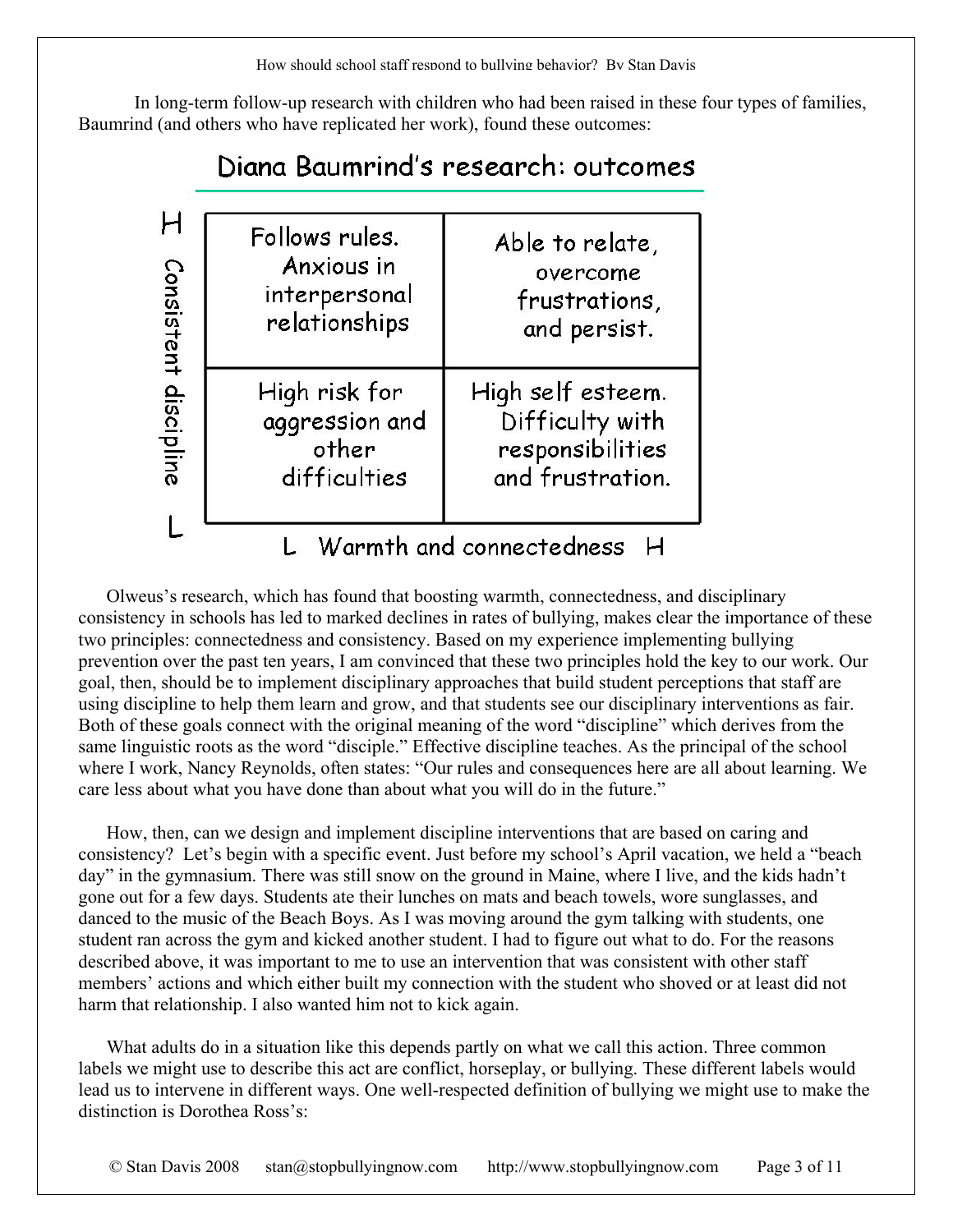*Bullying is a form of social interaction—not necessarily long-standing—in which a more dominant individual (the bully) exhibits aggressive behavior that is intended to, and does, in fact, cause distress to a less dominant individual (the target). The aggressive behavior may take the form of a direct physical and/or verbal attack or may be indirect. More than one bully and more than one target may participate in the interaction.*  Dorothea Ross, *Childhood Bullying and Teasing* (ACA, 1996)

When we look at this definition, there are three elements that I have consistently found very difficult to be sure of:

- How am I to know which of these two students is more dominant socially?
- How am I to know what the kicker intends? Many young people say convincingly that did not mean to cause distress- that they were "just playing."
- How am I to know if the action *does* cause distress to the target? Some young people show great distress if a friend plays with someone else for one recess; others do not let us know they are distressed even if something very serious is done to them.

As I see it, school staff are often asked to make distinctions between many possible labels for behavior, even though these categories of behavior are not easily distinguished in real situations.

Some of the categories of behavior we could place this, or any negative peer action in, are shown on the following diagram:



What do we- or students- call aggressive behavior?

Names have evolved over time

All the circles but the center one are surrounded by dotted lines, because in my experience all these distinctions are based on adults' assumptions and judgments, not on objective criteria. Thus placing an action, like that shove, in one category or another is difficult to do with any degree of certainty or fairness. In my experience, if we tell parents their child has bullied another child, we are likely to hear "She is not a bully," or "I know he didn't mean any harm." If we mislabel bullying as a quarrel or as horseplay, we may sit the two children down together to talk- and thus risk solidifying the bullying youth's power over the target- or tell the target to handle the situation him or her-self, and thus put the target at risk of being hurt again.

© Stan Davis 2008 stan@stopbullyingnow.com http://www.stopbullyingnow.com Page 4 of 11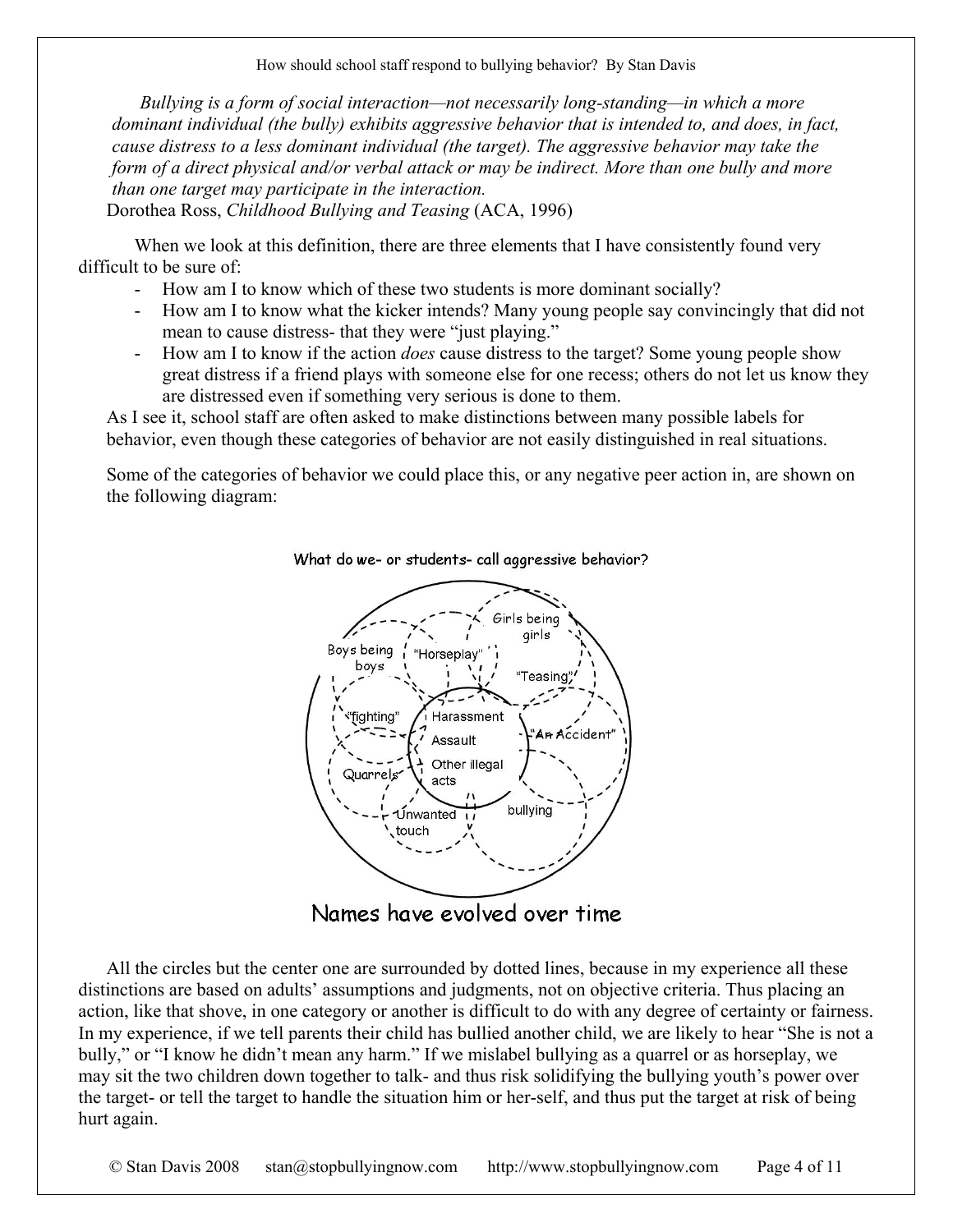Instead of focusing on whether a specific action is bullying or not, I have found it more useful to look at negative peer to peer behaviors in a different way.



Note that the large circle of negative actions toward peers includes an outer ring of behaviors that are negative yet acceptable at school. An example may help to clarify this concept. When I was sixteen years old, my girlfriend broke up with me. She told me that she never wanted to go out with me again. This action had a marked negative effect on me. I stopped doing my schoolwork; I stopped sleeping well; I thought seriously about killing myself. Even though this action had a clear negative effect, was done by a more popular student, and was done to a less popular student, I cannot imagine a school in which a staff member would tell this young woman that she had to start going out with me again or risk having a detention. We see parallel actions in Elementary schools when a friend decides to stop being best friends with another student. The student who is the "target" of this behavior may be distressed. Unless the other student goes on to do other cruel things to his or her former friend, though, I believe educators have no business intervening through disciplinary action in this situation.

Within this outer circle of behavior which may have negative effects but are seen as acceptable, there are other actions which are both negative in impact and unacceptable at school. An example might be spreading rumors about a classmate, calling names or making threats focused on sexual orientation, or punching another student. In addition, some of these unacceptable behaviors are also illegal- they fall within the legal definition of harassment, criminal threatening, assault, or other criminal acts.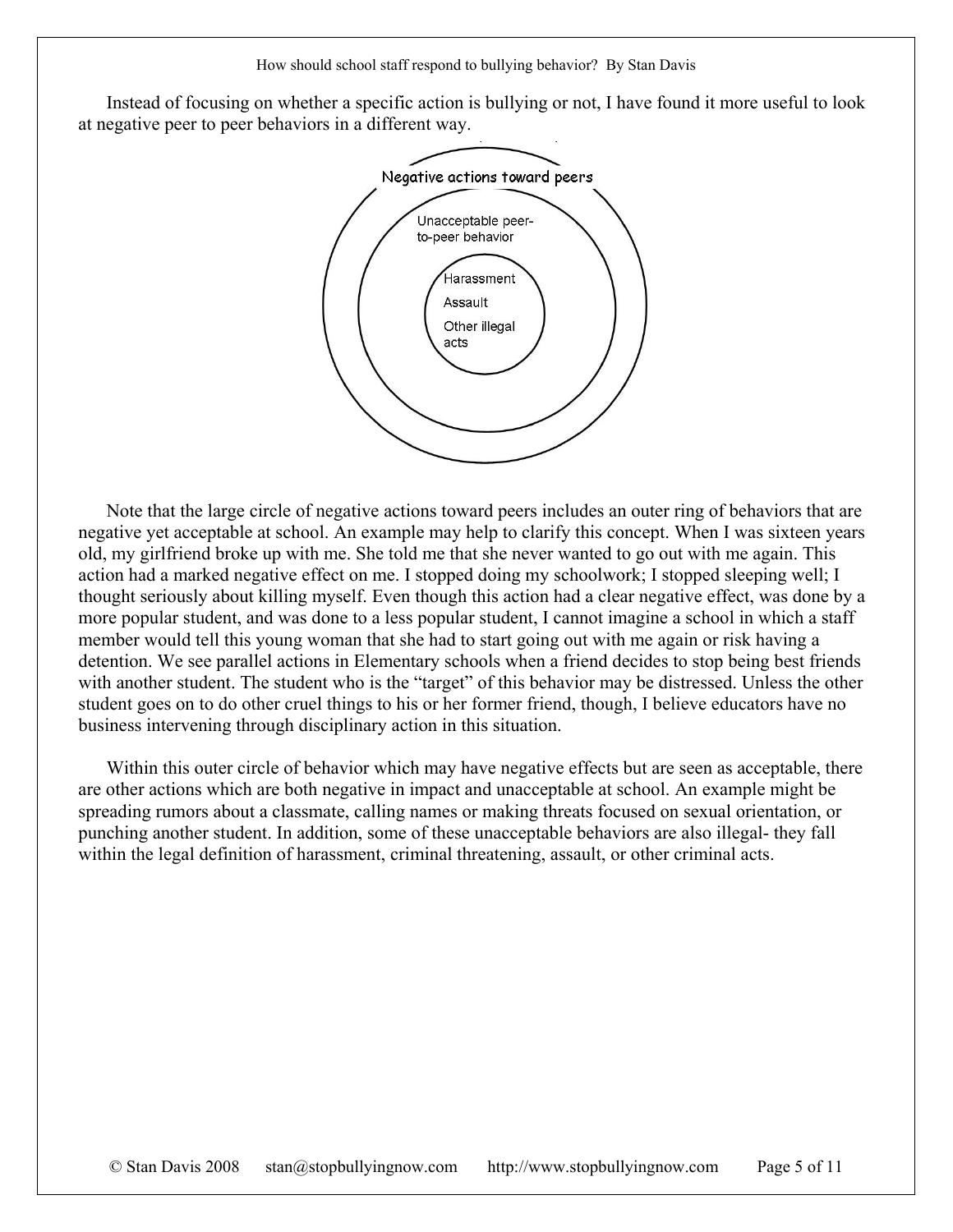Distinguishing between behaviors in this way makes fair, consistent responses by staff more possible. To respect the wide range of different behaviors we are dealing this, I recommend that we make one more set of distinctions, shown in the following diagram:



This diagram has additional categories covering actions which may be unacceptable in some situations and acceptable in others and actions which are unacceptable schoolwide but are not the most severe. We can integrate staff, student, and parent input to differentiate between GRAY behaviors, which may or may not be acceptable based on age or context, YELLOW behaviors, which are unacceptable schoolwide and which are to be dealt with in the moment by whichever staff member sees or hears them, ORANGE behaviors for which we intervene in the moment and also keep track of, and RED behaviors, for which we intervene in the moment and also report to the administrator for action. When schools reach consensus about which specific behaviors fall in each of these categories, they are much more able to work toward consistent and fair staff responses.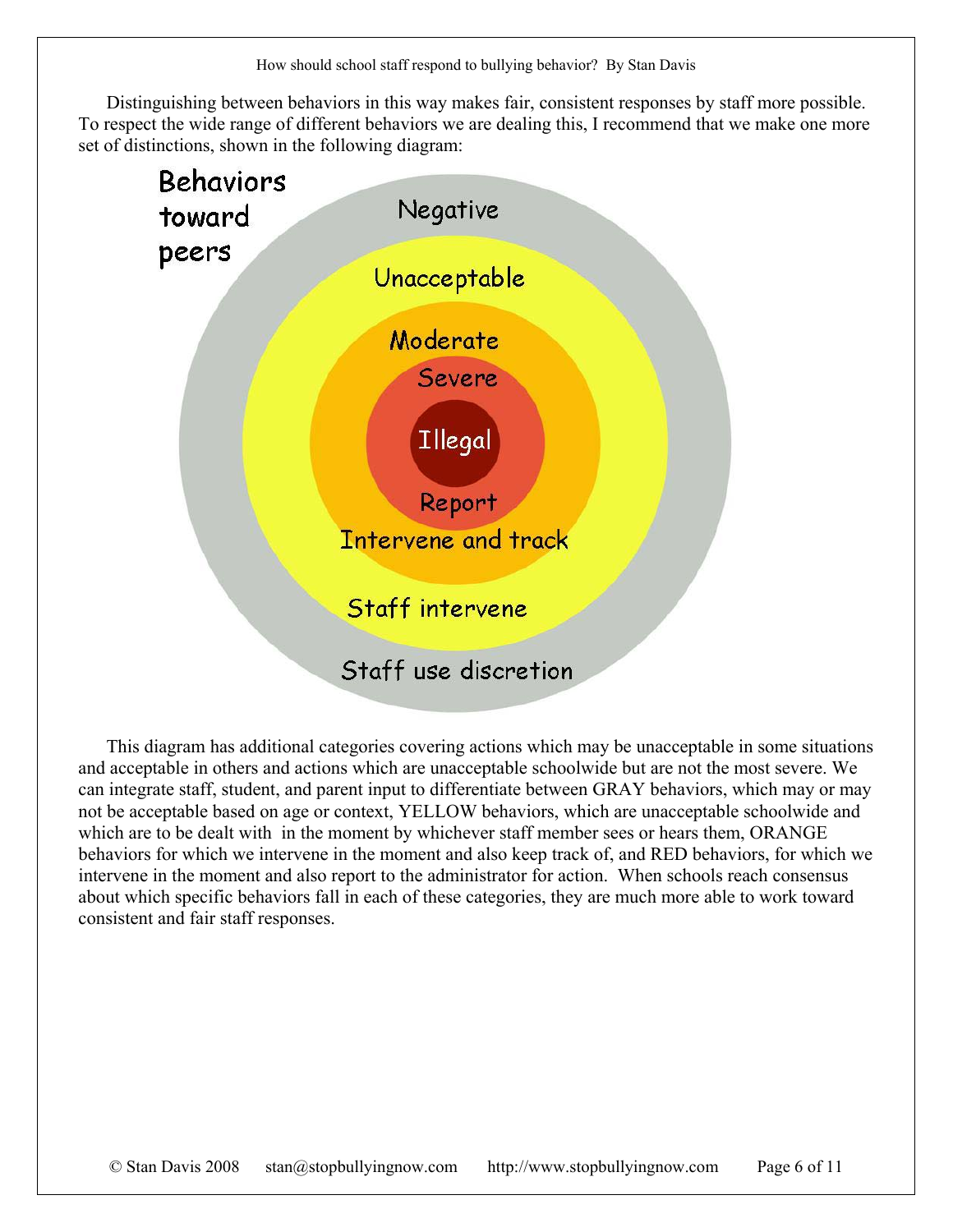Another diagram which outlines this way of looking at behavior is below:

| Behaviors that<br>violate law        | All staff report;<br>follow policy            |  |  |
|--------------------------------------|-----------------------------------------------|--|--|
| Severe risk of<br>harm               | All staff report;<br>follow rubric            |  |  |
| Moderate severity                    | $\sf I$ Staff intervene and<br>track behavior |  |  |
| Unacceptable                         | Staff intervene using<br>own approaches       |  |  |
| May be acceptable<br>or unacceptable | Staff use own<br>discretion                   |  |  |

### Planning for consistency

For **GRAY** behaviors, staff may choose to

- ignore,
- advise,
- use mediation strategies if both students have done something wrong,
- or use small, in-the moment consequences.

For **YELLOW** behaviors- that is, actions that are unacceptable but not severe, we might:

- Use Saufler's ten-second intervention: "That behavior is not allowed here because..."
- Discuss why the behavior is not allowed: "Why do you think we don't allow those words?"
- Use immediate micro-consequences: "Sit over there to help you remember not to say (or do) that again."
- Encourage students to reflect about their actions: "What did you do? What was wrong with that?"
- Signal the student that the action is unacceptable via a look, a signal, a short whispered conversation, or a brief talk after class is over.

It is important to stress that different staff members will each have their own ways to intervene with yellow-zone behaviors. Some will stop instructing for a moment to have a brief quiet word with the student who does these behaviors. Some will ask the student to stay after class for minute. Some will conduct a brief in-the-moment lesson for the whole class. Some will discourage the behavior with a look. In choosing to have an action in the Yellow category, staff have committed to take some kind of action rather than ignoring the behavior- to show what has been called "zero indifference" rather than "zero tolerance"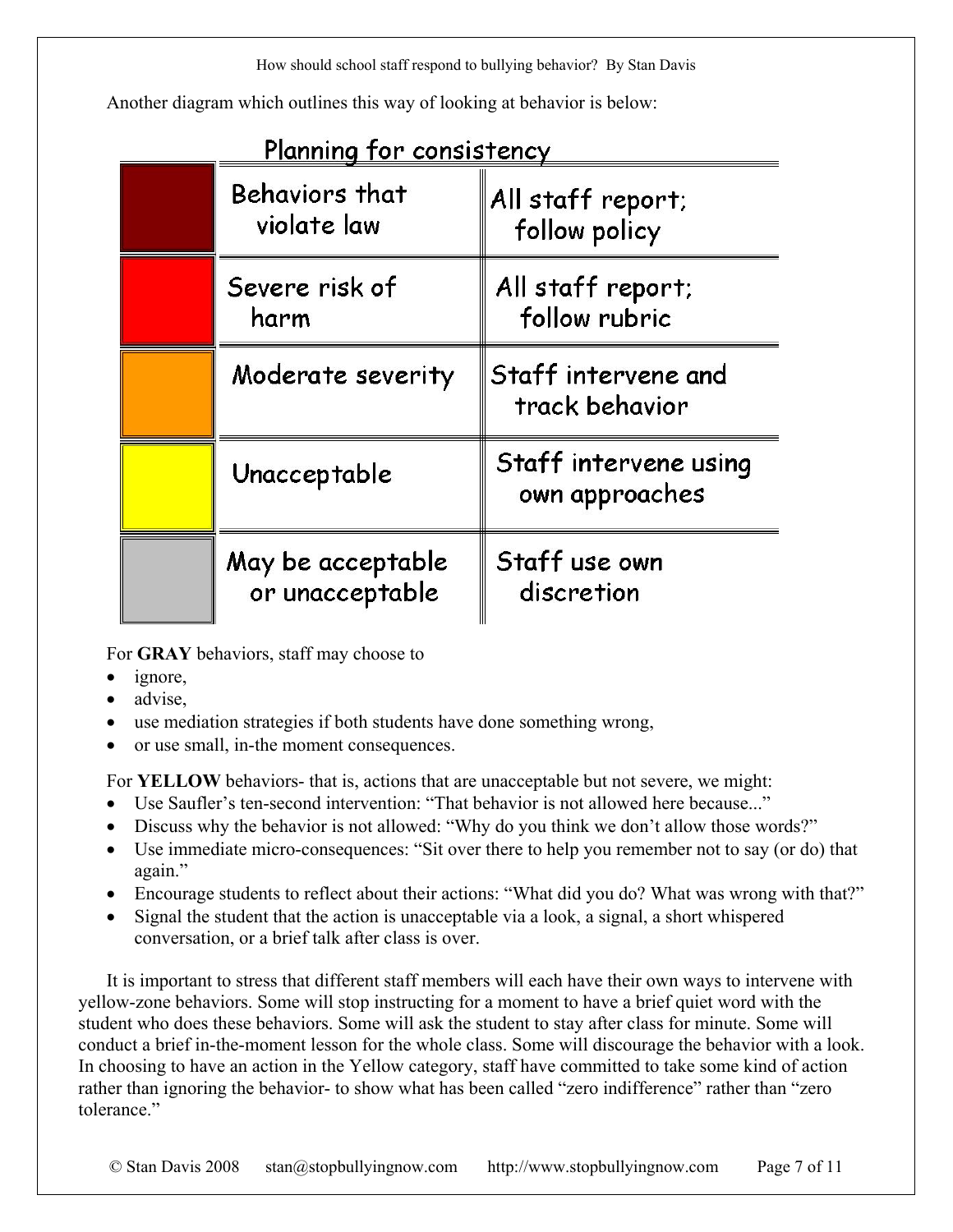For **ORANGE** behaviors we would use the same in-the-moment interventions as for YELLOW behaviors. In addition we would track these behaviors by having all staff report them to the student's homeroom teacher, team leader, or advisor. That person would then be responsible to keep track of the number of these actions reported and to inform the administrator when a student has chosen any combination of ORANGE behaviors three times. That report would then lead to administrative action.

For **RED** behaviors- that is, actions the staff and students have determined are the most serious and most likely to harm physically or emotionally, I believe we are most effective with a predictable, rubricbased discipline system as described in *Schools Where Everyone Belongs.* In this approach, RED behaviors are consistently reported to the principal, who follows a predetermined set of escalating consequences designed to help students change their behavior. The school also supports change and growth in students who use RED behaviors through a structured reflection process designed to help them take responsibility for their actions, develop empathy, and plan other ways to meet their needs without hurting others.

When we work toward schoolwide consensus about which actions fall in which categories, staff interventions can become more consistent and thus more effective. We can begin this consensus-building process by listing the negative peer to peer actions which staff and students witness. We then edit this list to remove our assumptions about intentions and impact of the behaviors, and might find ourselves with a list like this one:

- Punching, kicking, and pushing down
- Running into others roughly
- Slapping, grabbing, and pushing
- Shoving and shouldering
- Touching or grabbing private parts of others' bodies
- Starting or spreading rumors (truthful or false statements that are likely to embarrass)
- Low-level namecalling ("You're mean"; "You're no good at kickball")
- Namecalling related to academic ability, body shape, or appearance
- Namecalling related to family income or family characteristics
- Namecalling related to gender, sexual orientation, race, or ethnic background
- Other sexual comments
- Use of words relating to sexual orientation or race or gender as general derogatory comments not aimed at person ("That test was so gay" " The Red Sox played like girls this season" etc…)
- Threats
- Cutting in line
- Taking possessions
- Saying: "I don't want to play with you today"
- Exclusion: Telling other people not to play with someone
- Mimicking, making faces, following without threats

When we have created this list, we should decide which of the listed behaviors have to be on the RED list because of law, district policy, or other mandates.

Then we can create a web-based survey using Surveymonkey or Zoomerang, which allows us to get anonymous input from students, staff, and community about the rest of the behavior. We can also use paper surveys for parents without access to the internet. Here is a sample screen from one such survey I have used: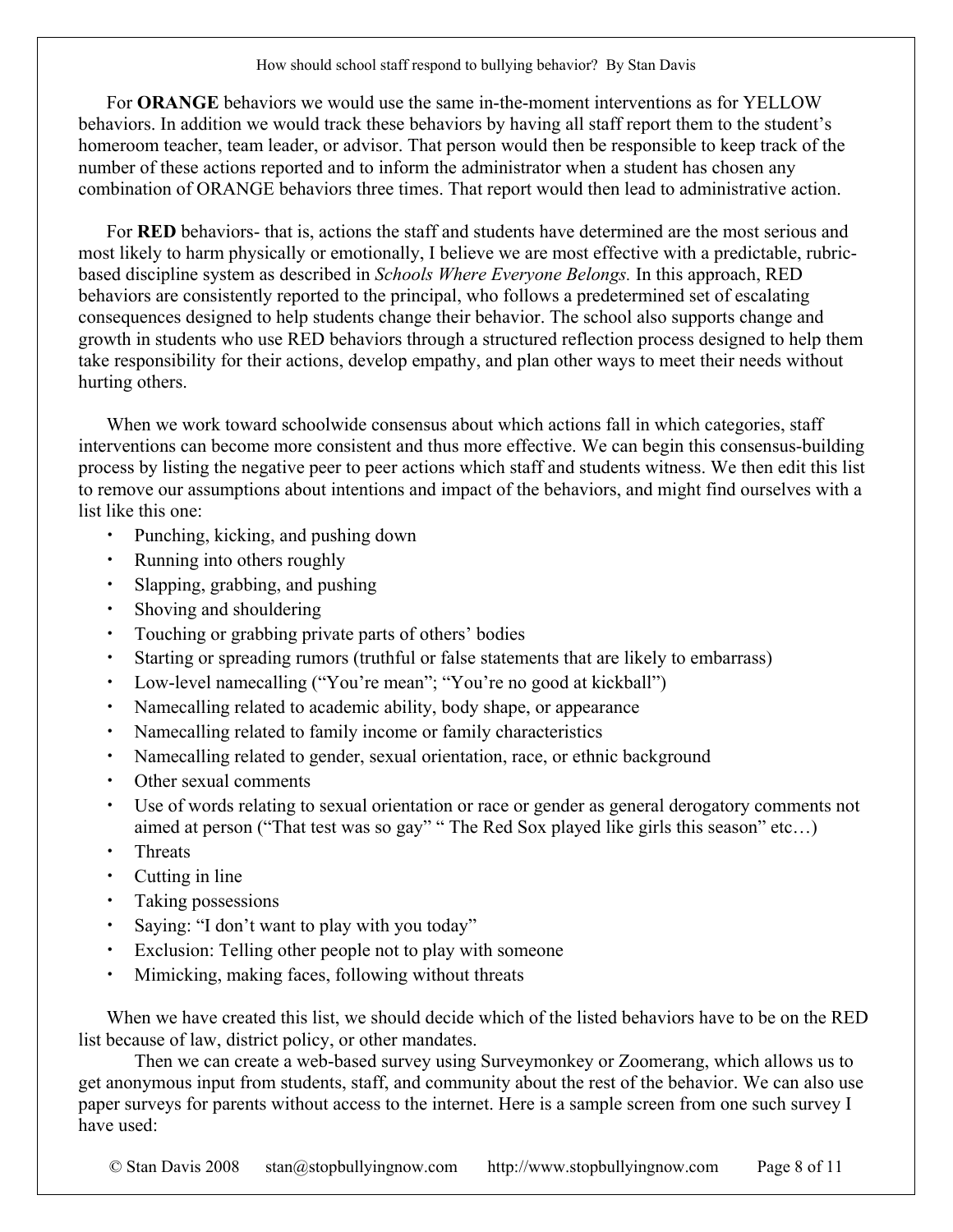| here?                                                                                                                                                                                                           |                                        |                               |
|-----------------------------------------------------------------------------------------------------------------------------------------------------------------------------------------------------------------|----------------------------------------|-------------------------------|
|                                                                                                                                                                                                                 | How often do you see this<br>behavior? | If students do this, I think: |
| Cutting other students in line                                                                                                                                                                                  | $\cdot$                                |                               |
| Mimicking, making faces, following without threats                                                                                                                                                              | $\cdot$                                |                               |
| Running into other students roughly                                                                                                                                                                             | $\cdot$                                |                               |
| Shoving and shouldering other students                                                                                                                                                                          | $\cdot$                                | $\cdot$                       |
| Touching or grabbing private parts of other students'<br>bodies                                                                                                                                                 | $\overline{\phantom{0}}$               | $\blacktriangledown$          |
| Slapping, grabbing, and pushing other students                                                                                                                                                                  |                                        |                               |
| Namecalling of other students related to academic ability,<br>body shape, or appearance                                                                                                                         |                                        | $\ddot{\phantom{1}}$          |
| Punching, kicking, and pushing down other studens                                                                                                                                                               |                                        |                               |
| Low-level namecalling of other students("You're mean";<br>"You're no good at sports" "Doofus")                                                                                                                  | $\cdot$                                | $\cdot$                       |
| Threatening comments or gestures toward other students                                                                                                                                                          |                                        |                               |
| Using words relating to sexual orientation or race or gender<br>as general derogatory comments not aimed at one specific<br>person ("That test was so gay" " The Red Sox played like<br>girls this season" etc) |                                        | $\overline{\phantom{a}}$      |

In this survey, the choices for "How often have you seen this behavior" are:

- Often
- **Sometimes**
- Rarely
- Never

and the choices for "If students do this, I think" are:

- There should always be consequences to help the student stop and keep others safe
- Teachers should discuss it and discourage this behavior consistently.
- There should not be consistent schoolwide rules about this behavior- staff should intervene in some situations but not in others.

This survey format lets us gather information from staff, community, and students to use in building school discipline expectations and procedures. When staff members are involved in developing discipline expectations and interventions, they are more likely to follow through in action when they are aware of unacceptable behaviors. When students have been involved, they are more likely to see the resulting discipline system as a fair one and to learn from consequences.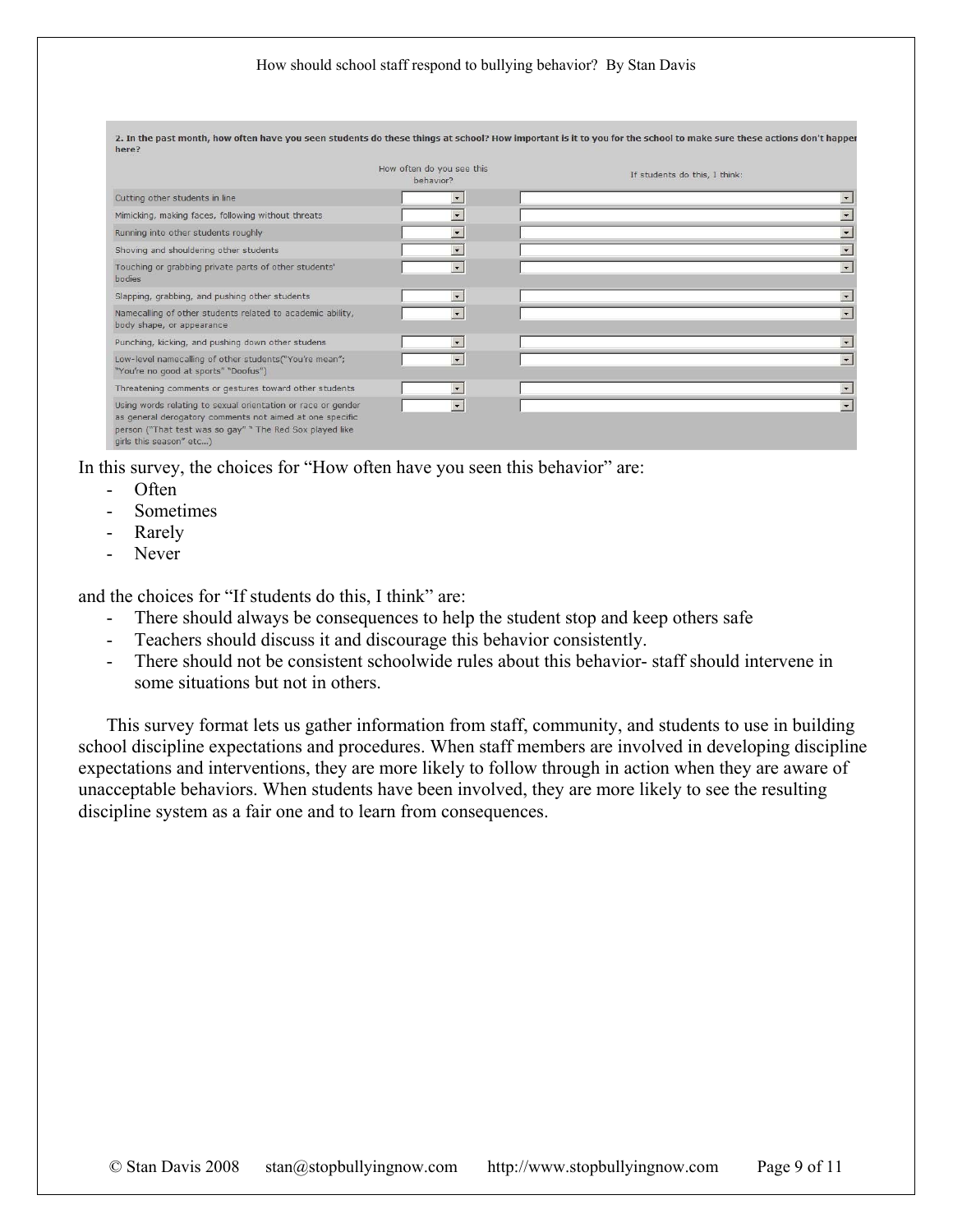#### **After reaching consensus on expectations- next steps**

When the RED behavior list has been created, the administrator should, I believe, work toward the creation of a rubric for dealing with severe peer to peer negative behavior. A rubric might look like this:

# A possible RED peer aggression discipline rubric

| Behavior                             | 1st time                           | 2nd time             | 3rd time                            |
|--------------------------------------|------------------------------------|----------------------|-------------------------------------|
| Severe<br>and repeated<br>moderate   |                                    |                      | Consequence Consequence Consequence |
| Most<br>severe<br>and<br>retaliation | Consequence Consequence Individual |                      | Plan                                |
| Illegal                              | Follow<br>policy and               | Follow<br>policy and | Follow<br>policy and<br>law         |

### Consequences may be more severe based on actual behavior

Within the RED peer to peer behaviors, it is useful to differentiate again between least and most severe, based on potential for physical and emotional harm. That differentiation allows us to create sequences of consequences which can be applied consistently based on the student's actions and the number of times the student has chosen those actions in the current school year. If students choose to repeat these serious actions more than three times, it is useful to create individual action plans to help them change their behavior. Individual plans may also be created for students who have handicaps. It is crucial, though, that the same expectations apply for all students, though consequences for students with special needs may differ based on their needs as determined through their Individual Education Plan. More details about rubrics and about specific consequences at different grade levels can be found in *Schools Where Everyone Belongs.*